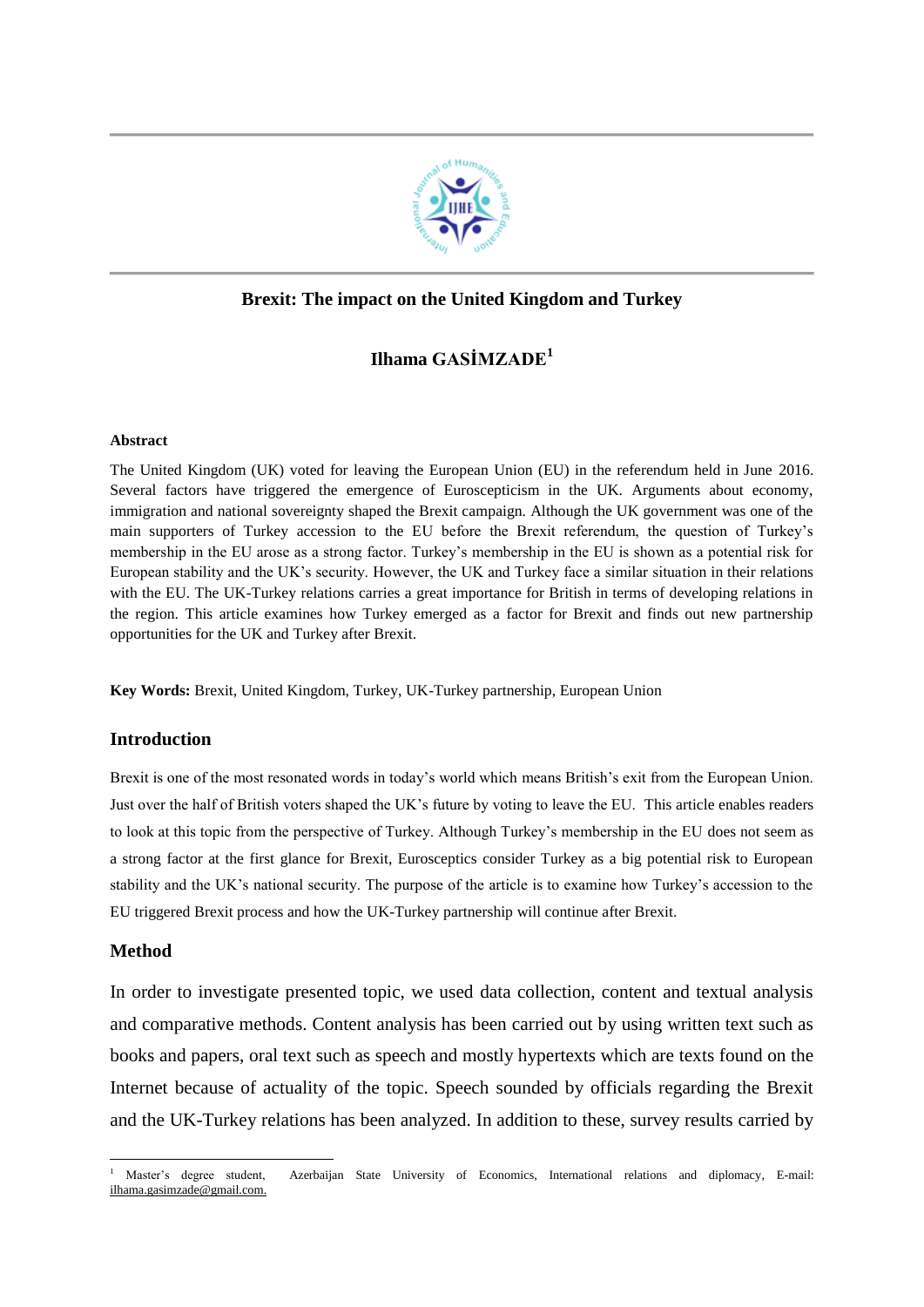different institutions and authors, reports of the official institutions of countries have been investigated in order to find out public opinion and current situation regarding the discussed topic.

#### **1. Brexit – General Overview**

Brexit is a combination of the words "Britain" and "exit". This term indicates a British exit from the European Union. The referendum held in 2016, June 23 asked voters: "Should the United Kingdom remain a member of the European Union or leave the European Union?" (Taub, 2016).

Voter turnout at the referendum was 72.2 percent. United Kingdom has voted to leave the European Union by 51,9 percent, while 48,1 percent UK citizens voted to stay in the EU. There was a clash of ideas between the regions of the UK. London, Scotland and Northern Ireland opted to remain in the organization having 43 years of unity. However, the rest of regions (East Midlands, Eastern, North East, North West, South East, South West&Gibraltar, Wales, West Midlands, Yorkshire&The Humber) used their votes to leave the EU. (EU: In or out? Results in full, 2016)

The United Kingdom and European Union has long, but rocky relationship together. (Wilson, 2014) Great Britain was always enthusiastic to form a united Europe after World War II. Winston Churchill's historic speech in Zurich in 1946 was a great example of British passion in building European identity.

It is to re-create the European Family, or as much of it as we can, and provide it with a structure under which it can dwell in peace, in safety and in freedom. We must build a kind of United States of Europe. (Mr Winston Churchill speaking in Zurich 19th September 1946)

He was remembered as "the father of Europe" because of these words. "But he was also the father of misunderstandings about Britain's part in this Europe. He encouraged Europe to misunderstand Britain, and Britain to misunderstand herself."- The British journalist and political commentator Hugo Young wrote. (Peel, 2016)

If we pay attention to the end of his speech, it becomes clear that Churchill did not see Great Britain inside of this union. His misunderstood speech only aimed at encouraging European countries, in particular, France and Germany to forget unpleasant past and to form the United States of Europe, but without Britain.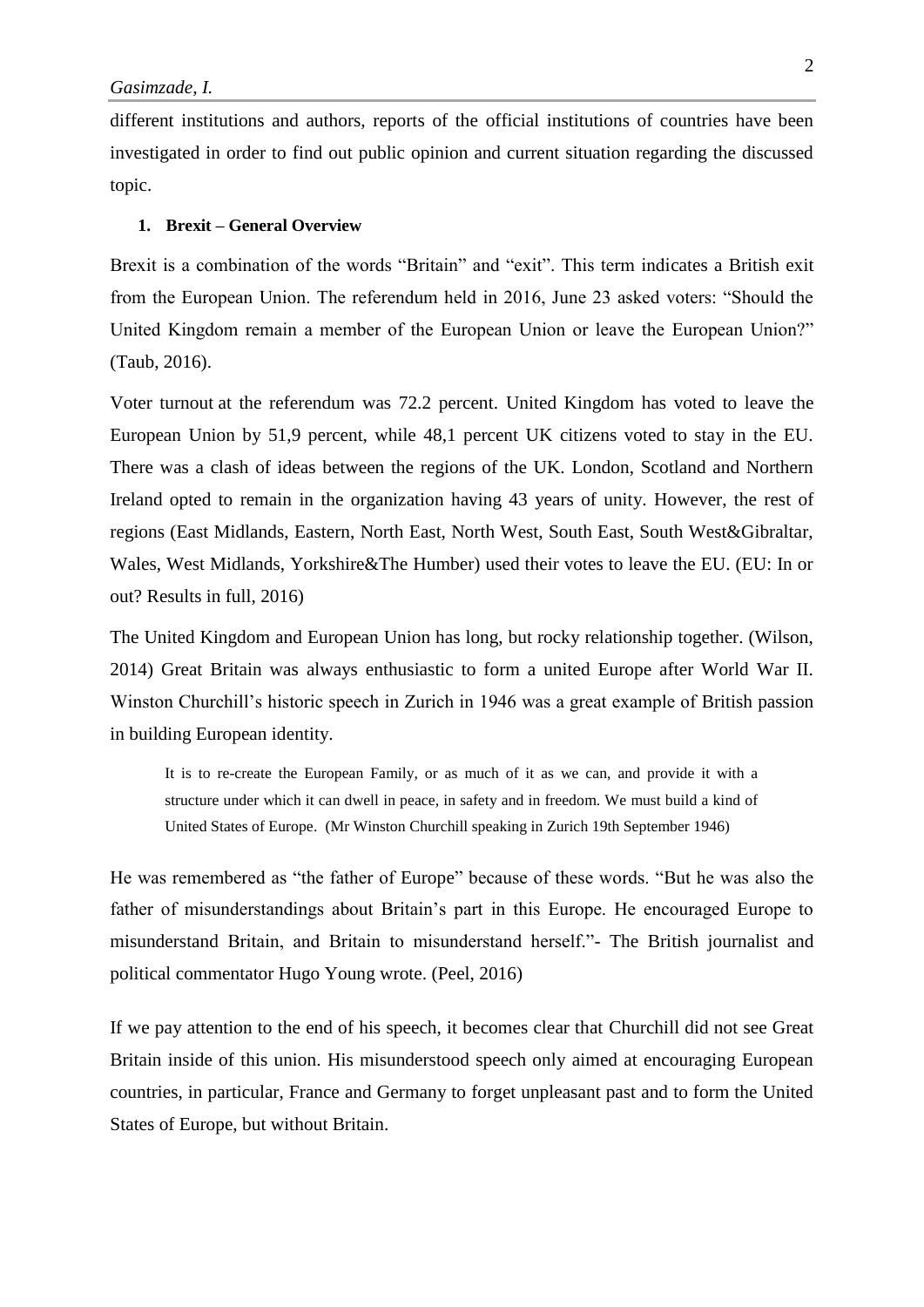In all this urgent work, France and Germany must take the lead together. Great Britain, the British Commonwealth of Nations, mighty America, and I trust Soviet Russia - for then indeed all would be well - must be the friends and sponsors of the new Europe and must champion its right to live and shine. (Mr Winston Churchill speaking in Zurich 19th September 1946)

In 1957 the United Kingdom refused to join the European Economic Community, because of its irrelevance to British interests. Then, UK started her membership bid owing to economic decline. UK became the member of the European Economic Community in 1973 in the result of its third application after the death of Charles de Gaulle who vetoed twice British membership to the EEC. However, it was not considered as the victory of Europhiles, it was a sample of UK exceptionalism in the history. It shows that Brexit is rooted in the imperial history of Great Britain, its interests and its global diplomacy which is not limited with Europe. (Peel, 2016)

Several arguments were sounded during and after Brexit campaign. On referendum day Lord Ashcroft surveyed 12,369 people in the UK after voting to help find out the real opinions of UK citizens about Brexit and which arguments lay behind their decision.

According to the quote taken the analysis of the poll:

Nearly half (49%) of leave voters said the biggest single reason for wanting to leave the EU was "the principle that decisions about the UK should be taken in the UK". One third (33%) said the main reason was that leaving "offered the best chance for the UK to regain control over immigration and its own borders." Just over one in eight (13%) said remaining would mean having no choice "about how the EU expanded its membership or its powers in the years ahead." Only just over one in twenty (6%) said their main reason was that "when it comes to trade and the economy, the UK would benefit more from being outside the EU than from being part of it." (Ashcroft, 2016)

As seen from the results of the poll economy, immigration and sovereignty were the most popular "words" during the campaign and the most sounded reasons for Brexit.

Firstly, "Leave" campaign supports that the UK's economy will benefit from Brexit more than if it continues to remain in the EU. The UK's contribution to the EU budget became one of the crucial arguments of Brexit supporters. The European Union requires its member states to make an annual contribution to the budget of the union. Like all member states, the UK makes payments to the EU budget through customs tariffs and levies, a percentage of VATbase and a percentage of Gross National Income (GNI). That means the more national income the UK has, the more payments it has to make to the EU budget. However, the United Kingdom is the only country that receives a permanent rebate from the European Union.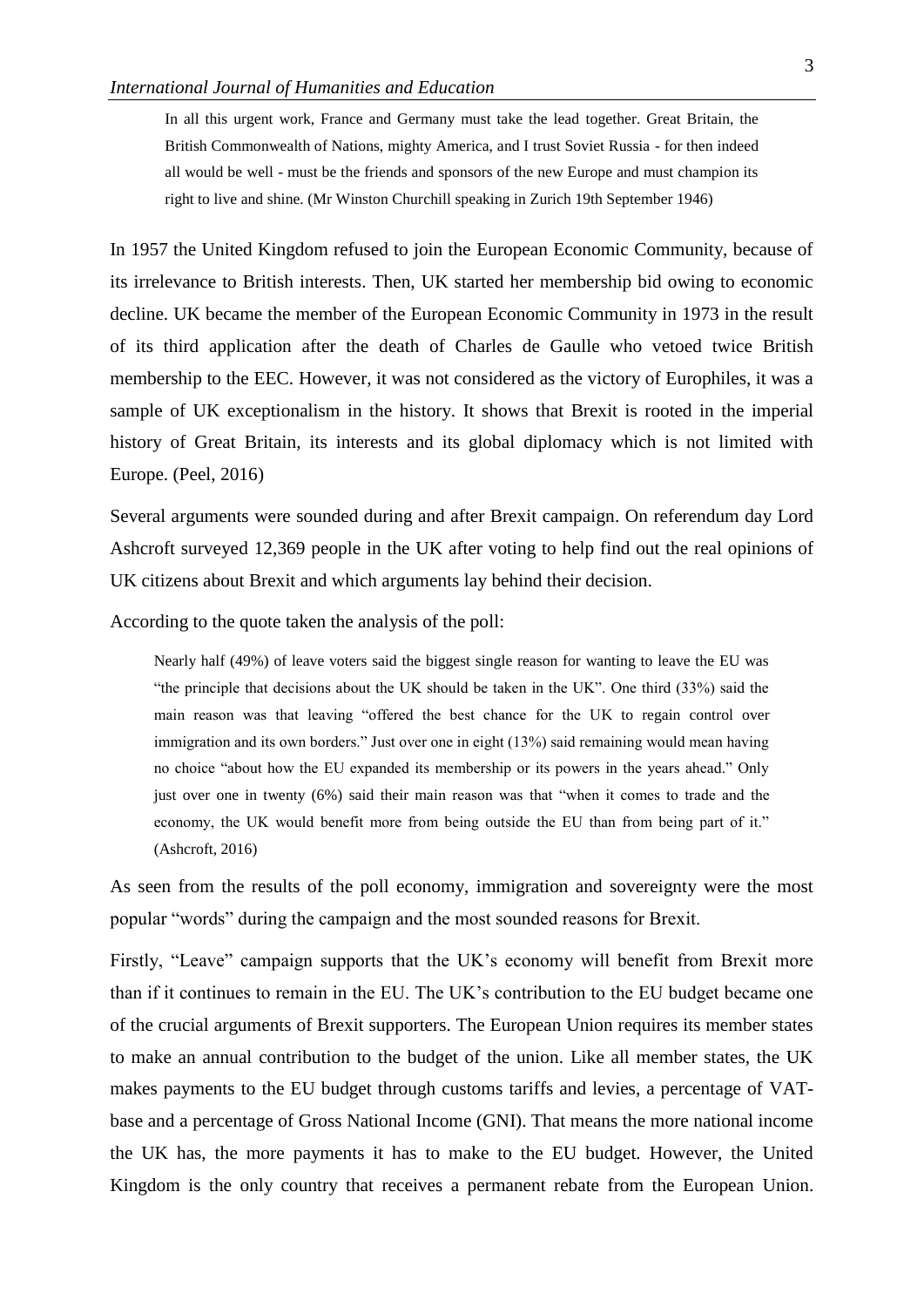Since 1985 the EU has been deducting the rebate from the contribution of the UK before making its payments to the EU budget. According to the publications of the UK parliament, in 2016/2017 the United Kingdom paid £16,9 billion and the European Union gave back £4,1 billion as a rebate. In addition to this, the UK's public sector got £4,1 billion funding from the EU. The UK's net contribution to the EU budget was £8,9 billion in 2016/2017. The argument of Brexit supporters is that it would be better for the United Kingdom to save this money and spend it for themselves. (Keep, 2018)

Secondly, one of the major arguments of "Leave" campaign is that immigration decreases the quality of life in the UK. EU law allows EU citizens to travel, live and work in other EU countries. Brexit supporters think that immigrants coming from the EU countries reduce wages and job opportunities of the UK citizens. According to the 2015 statistics, 3,3 million immigrants who came from the EU countries live in the UK, and constitute 5.3% of the total population and 6.3% of the working-age population aged between 16 and 64. EU countries make up 35% of all immigrants living in the United Kingdom. Immigrants from Poland (29%), Ireland (12%), Portugal (7%), Romania (7%), Lithuania (6%) and Italy (6%) account for a great part of immigration from the EU countries. (Wadsworth, J., & Dhingra, S., & Ottaviano, G., & Reenen, V. J., 2016)

Finally, the most common argument of Brexit supporters was that British membership in the EU threatens its sovereighty. As mentioned above in the result of poll eurosceptics claim that "decisions about the UK should be taken in the UK". (Ashcroft, 2016) "Take control" is one of the main slogans during the Brexit campaign. Sometimes EU law extinguishes national law. According to the 1972 European Communities Act, the UK had to adjust its national law to European Community law. In addition to this, Leave campaign claim that European Commission which proposes draft legislation governed unelected bureaucrats and does not represent the voice of citizens. Leading Leave campaigner Boris Johnson, the mayor of London, declares that "EU membership is incompatible with parliamentary sovereignty". (Dreaming sovereignty, 2016) Nationalism in the UK always prevents European integration. It is not surprising that British who consider themselves as European identity are in favor of remaining. (Oliver, 2017) It also worth to mention that there is a link between Brexit and the rise of English nationalism. (Hobolt, 2016) All English regions voted for Leave except London. (EU: In or out? Results in full, 2016)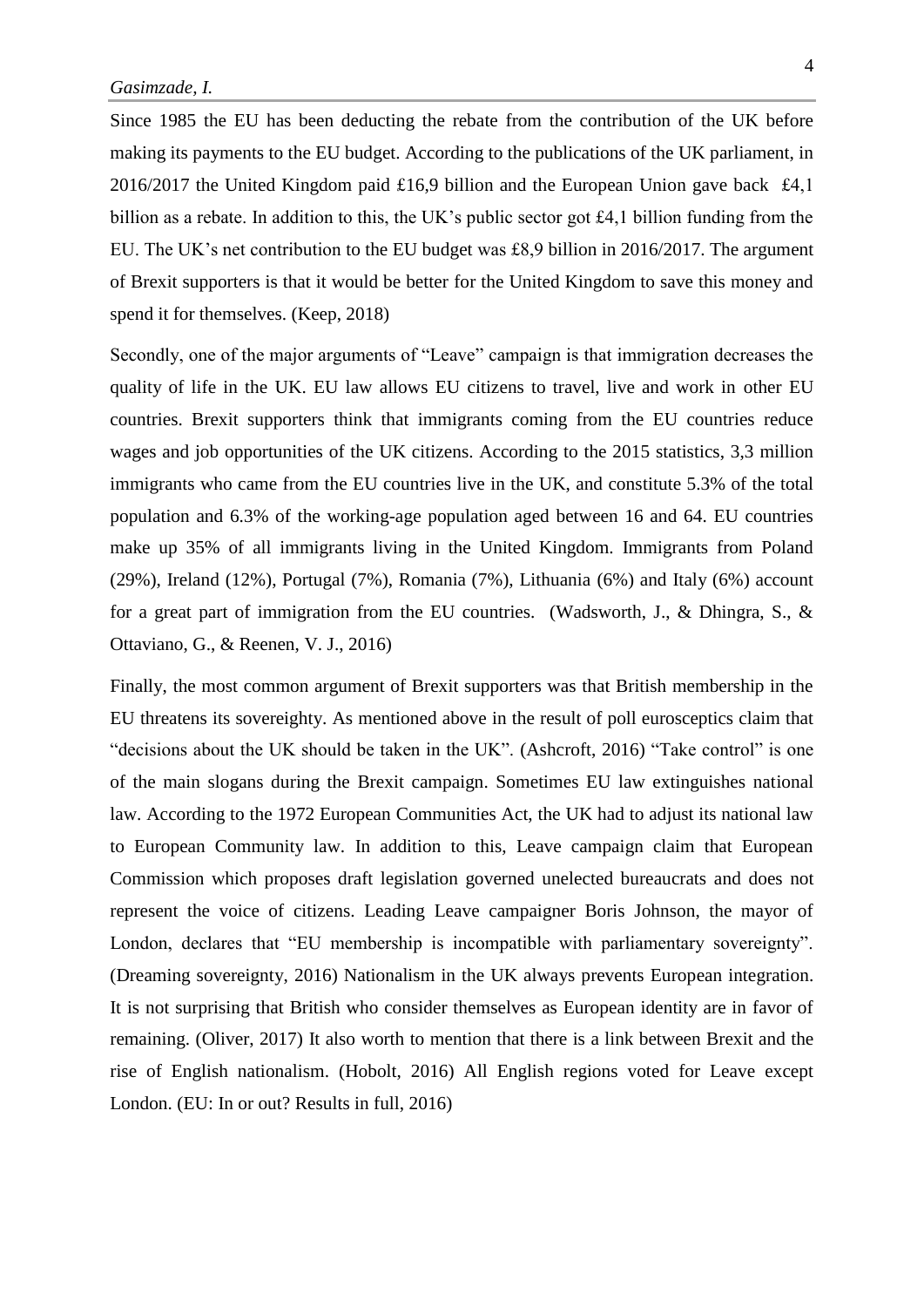### **2. Turkey's EU membership as a factor of Brexit**

As mentioned in the first paragraph many factors shaped the Brexit idea and one of the determinants was Turkey's accession to the European Union. At the first glance, it does not seem as a strong factor, due to British government's support to EU membership of Turkey. However, from the perspective of Eurosceptics accepting Turkey as the member of the European Union carries a big potential risk to European stability and the UK's national security. (Ker-Lindsay, 2017)

Turkey has a great importance for the EU in terms of geopolitical factors, Turkey's contribution to enhancing the EU's global role and strengthening the EU as economic superpower. For Turkey, the European Union means economic development, political stability and modernisation in all aspects of society. Therefore, Turkey has been waiting for the membership in the list of candidate countries since Turkey officially applied for membership to European Community in 1987. (Arvanitopoulos, 2009) Turkey obtained the status of candidate country for the EU membership at the Helsinki Summit in 1999 and accession negotiations have officially started since 3 October 2005. (EU and Turkey's history) According to the information taken from the official website of the Ministry of EU Affairs of the Republic of Turkey up to now, 16 chapters have been opened in Turkey's EU accession negotiations, however, only one chapter has been temporarily closed. (History of Turkey- EU Relations, 2017)

Most of British are not in favour of Turkey's accession to the EU. A survey carried out by YouGov in 2013 found out that 52% of British voters do not support Turkey's membership, whereas only 21% said "Yes" and 27% opted "do not know". One of the most popular Brexit campaigners Nigel Farage had said in his speech: "Turkey wants to join the EU and has the support of Angela Merkel and David Cameron. This illustrates the risk in remaining in the EU". (Bennett, 2016) Brexit referendum was defined an unmissable chance to take back control of the UK against the political union which intends to accept Turkey as a member state. (Bone, 2016)

Why does British see Turkey as a potential risk for European stability and the UK's security?

The first reason could be uncontrolled immigration from Turkey and its neighbouring countries into Britain. EU membership will give 77 million Turkish the right of free movement and EU passports will enable them to enter the UK. As immigration from the EU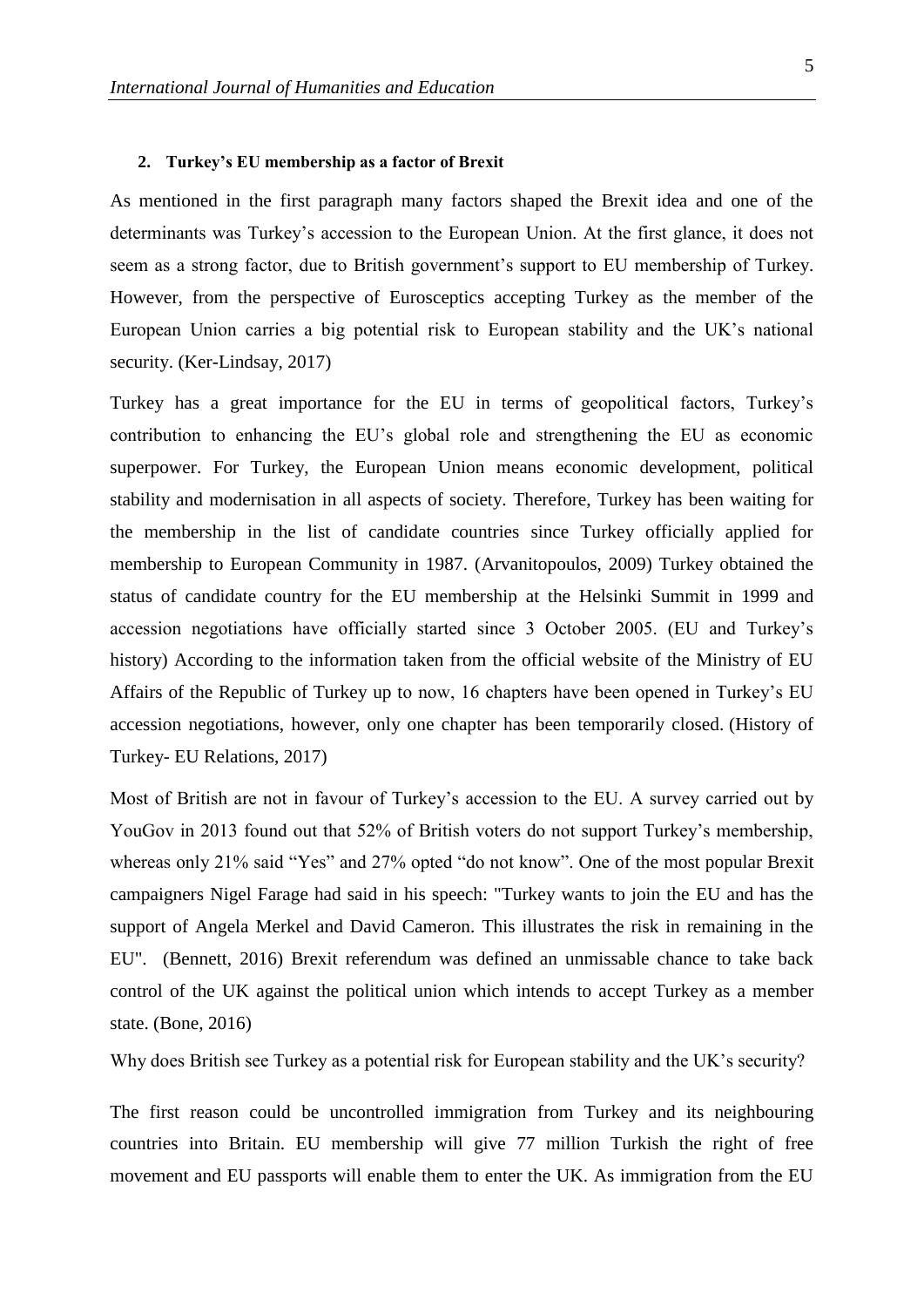countries is one of the key arguments of Brexit campaigners, opening the doors of Britain for millions of Turkish workers makes British uneasy for losing job opportunities and wage drop. In addition to this, Turkey is a country bordered with Syria, and Iraq where human rights are violated and many refugees come from. Those in favor of leaving think that this immigration will increase the risk of terrorism in borderless EU and being in the same union with Turkey makes them vulnerable in front of thousands of Isil sponsored terrorists. (Bone, 2016) In the official leaflet of Leave campaign disseminated to about 40 million Britons, Turkish membership was mention as a key factor with placing a map showing its borders with Syria and Iraq. (Erlanger, 2016) According to a survey carried out by YouGov in 2013, 58,8% of voters do not want Turkey's citizens to get visa-free travel in the EU countries. (Bennett, 2016)

Furthermore, Turkey's accession means its great influence to decision-making inside the European Union. Turkish population has shown a significance grow from 50 million to 77 million between 1985 and 2015. It is estimated that its population will reach 95 million by 2050 catching up Germany which possesses the largest population in the EU. In this case, Turkey would have the largest group of MEPs in the European Parliament and the largest voting power of under the Qualified Majority Voting system. It means more Turkish MEPs are elected in the European Parliament than British. (Bone, 2016)

#### **3. Turkey and UK partnership after Brexit**

The UK government was one of the main supporters of Turkish membership to the EU before the Brexit referendum. David Cameron, the former prime minister of the UK characterized Turkey as a "great European power" which helps Europe build links with the Middle East. As a prime minister he made his first visit to Turkey and gave this message from Ankara: "I'm here to make the case for Turkey's membership of the EU. And to fight for it." From his point of view it is not right to keep Turkey outside the union, but to ask for a help to guard its security. He added: "So I will remain your strongest possible advocate for EU membership and greater influence at the top table of European diplomacy." (Cameron 'anger' at slow pace of Turkish EU negotiations, 2010)

After the Brexit referendum the most essential attempt for the UK is to make over its diplomatic and economic relations in the world, in particular with Turkey. Turkey has a great strategic significance for the UK. Because of isolated location of the UK, the importance of Turkey is only going to increase year by year. Therefore, balanced foreign policy should be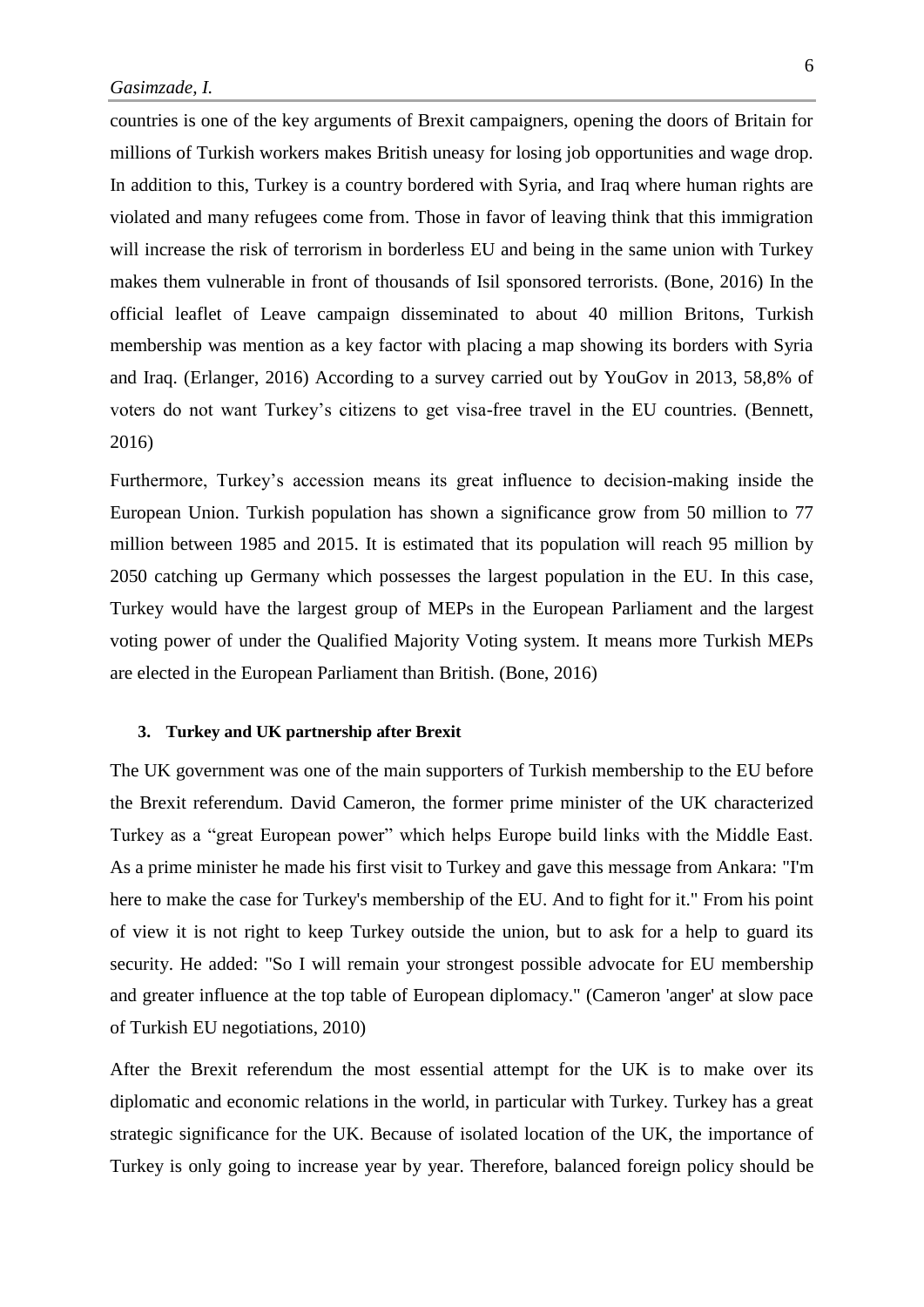implemented towards Turkey, by taking a lesson from the Turkish-German relations and ignoring human rights and democracy for a while. [\(Kawczynski,](https://thearabweekly.com/daniel-kawczynski) 2017)

After establishing the new British government, Mrs Theresa May, the prime minister of the UK visited Turkey on 28th of January 2017. During the visit of Mrs May, a defence agreement was signed between BAE Systems and Turkish Aerospace Industries for the Turkish Fighter Programme. After signing the agreement Mrs May emphasized the power of Britain as "a great, global, trading nation" in her speech. Mrs May also added: "It marks the start of a new and deeper trading relationship with Turkey and will potentially secure British and Turkish jobs and prosperity for decades to come." In the course of the meeting it was mentioned by the President Recep Tayyip Erdogan that Turkey aimed to increase trade with the UK to \$20 billion from \$15.6 billion. (Theresa May in Turkey: UK agrees £100m defence deal, 2017)

In addition to this, British Foreign Secretary Boris Johnson's interview is needed to be mentioned in terms of partnership between the UK and Turkey. "Turkey will continue to be an indispensable partner for the U.K. in the post-Brexit era" – he said to the Hürriyet Daily News on the occasion of the 6th meeting of the Turkey-U.K. "Tatlıdil" Forum. During the interview he was asked about his vision for the UK and Turkey relations, challenges and opportunities. He mentioned that the UK should widen the horizons of its foreign policy and fortify the relations with the world, including Turkey. That is why, he was in favor of leaving the EU and wants to see "Global Britain" instead of "European Britain". An agreement between Turkey and the United Kingdom on developing Turkey's new TFX jet fighter and a new UK-Turkey trade working group are good examples for strength of the partnership. He also emphasized that Turkey will continue to be an essential counter-terrorism partner of the United Kingdom. (Demirtas, 2017)

Currently, Turkey and the United Kingdom face a similar situation. They both need to rebuild a relationship with the European Union after recent happenings. The UK is trying to become a non-EU member, while Turkey newly understands that it will never become a member of the EU. Although they have started their journey from different spot, however, they may finish at a very similar point. (Ulgen, 2017)

The United Kingdom is the third biggest export partner of Turkey. (Urundul, 2016) Trade between the UK and Turkey has increased since 2009, reaching £10.6 billion in 2015 with the UK taking a 5% share in overall Turkish trade. There are a significant number of business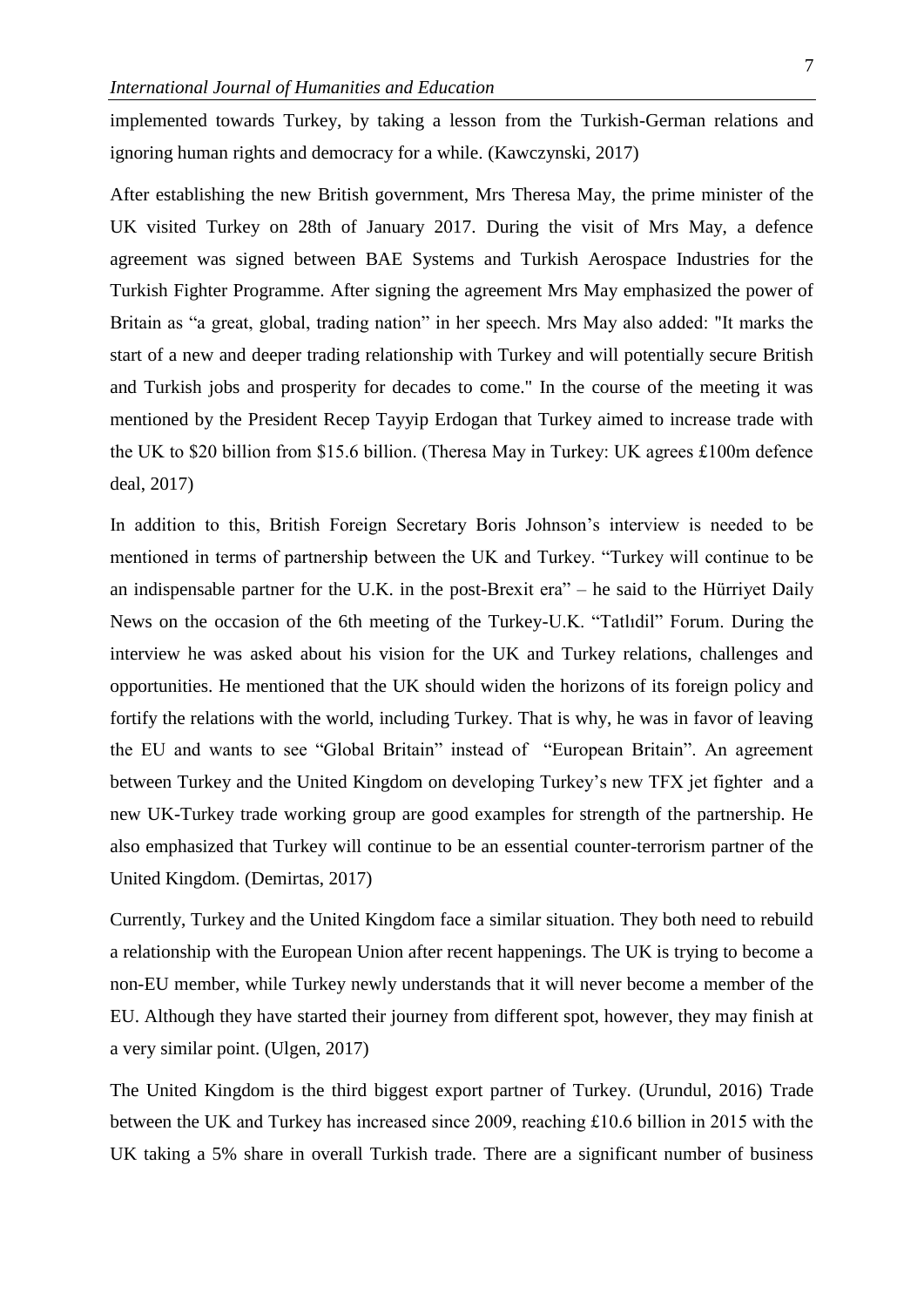links between the UK and Turkey. Over 2,500 UK companies are currently operating in Turkey including BP, Shell, Vodafone, Unilever (UK), BAE, Aviva and Diageo. Well-known retail chains, including Harvey Nichols, M&S, Kingfisher and Laura Ashley also have significant operations in Turkey. EU accession talks are the main driver for the modernisation of Turkey's economy and business environment. (Overseas Business risk – Turkey, 2017)

The trade between the UK and Turkey may suffer in case of not having an agreement guaranteed by the European Union. Moreover, Turkey's accession to the EU may get more difficult if it loses the UK's support. Turkey-the UK relations may be affected by increasing nationalism and euroscepticism inside both countries, in particular in the United Kingdom. However, Brexit may also have a positive effects for the relationship and very beneficial for both nations. Brexit is the first experience in the history of European integration. It is an unknown adventure for the UK, the EU and the whole world. In the result of Brexit the UK's trade relations with the rest of the EU countries will probably weaken, thus, the amount of goods imported from the EU countries may be reduced. Meanwhile, Turkey may benefit from it by designing and signing new trade agreement with the UK. In addition to this, rebuilding relations with Russia and Israel, Turkey may become a negotiator and the UK's main partner in the Middle East. It may bring economic benefits to both the UK and Turkey. If both sides disregard their relationship in the post-Brexit era, the UK-Turkey partnership may get damaged as the new British government mostly consists of Brexit supporters. (Urundul, 2016)

### **Results**

In June 2016 the United Kingdom voted to leave the European Union. Before and after the Brexit referendum, many claims have been raised by Eurosceptics. In the result of research, it has become clear that the most sounded arguments were an economic burden of membership, particularly, high amount of contribution of the UK to the EU, mass immigration from the EU countries which affects the quality of life in the UK and fear of the complete loss of state sovereignty. EU history of the UK explains to us that Brexit is rooted in the imperial history of Great Britain, its national interests and its global diplomacy that is not limited with Europe. Brexit may seem simply the end of membership relations between the UK and the European Union, however, it has a great impact on the world, including Turkey. The connection of Brexit with Turkey could be explained from 2 sides.

Firstly, Turkey's accession to the EU is considered as a triggering factor for Brexit owing to the possibility of uncontrolled immigration from Turkey and its neighbouring countries into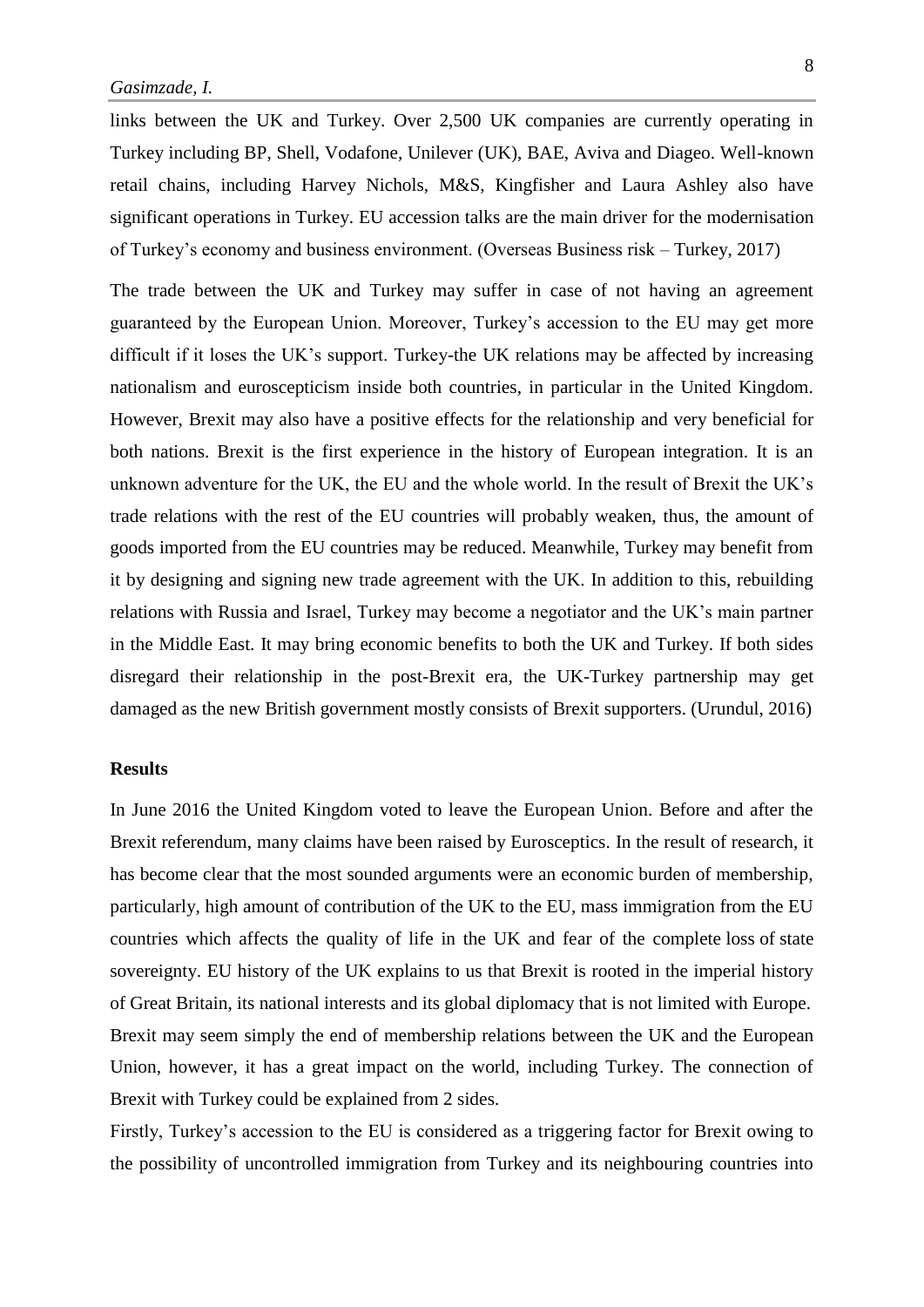Britain, the risk of terrorism and Turkey's great influence to decision-making inside the European Union.

Secondly, Brexit brought reconstruction of the UK-Turkey partnership to the agenda of both countries. Before Brexit Turkey-UK relations were standing at the EU-Turkey relations. Now the UK decided to withdraw from the EU and all EU regulations and agreements will be revised after Brexit. During the Brexit campaign, public opinion was not so positive about Turkey and it was referred as one of the main factors for leaving the EU. It may affect the UK-Turkey partnership if both sides disregard their relationship in the post-Brexit era. Turkey may also benefit from Brexit by widening cooperation with the UK and replacing the EU in the UK's trade relations.

## **Referencing**

- Arvanitopoulos, C. (2009). *Turkey's Accession to the European Union: An Unusual Candidacy.* Athens, Greece: Springer
- Ashcroft, M. (2016). *How the United Kingdom voted on Thursday… and why.* Retrieved from <http://lordashcroftpolls.com/2016/06/how-the-united-kingdom-voted-and-why/>
- Bennett, A. (2016). *The EU's embrace of Turkey could drive Britain out.* Retrieved from [https://www.telegraph.co.uk/news/newstopics/eureferendum/12185688/The-EUs](https://www.telegraph.co.uk/news/newstopics/eureferendum/12185688/The-EUs-embrace-of-Turkey-could-drive-Britain-out.html)[embrace-of-Turkey-could-drive-Britain-out.html](https://www.telegraph.co.uk/news/newstopics/eureferendum/12185688/The-EUs-embrace-of-Turkey-could-drive-Britain-out.html)
- Bone, P. (2016). *A vote for Remain is a vote for mass immigration from Turkey.* Retrieved from [https://www.telegraph.co.uk/news/2016/05/17/a-vote-for-remain-is-a-vote-for](https://www.telegraph.co.uk/news/2016/05/17/a-vote-for-remain-is-a-vote-for-mass-immigration-from-turkey/)[mass-immigration-from-turkey/](https://www.telegraph.co.uk/news/2016/05/17/a-vote-for-remain-is-a-vote-for-mass-immigration-from-turkey/)
- *Cameron 'anger' at slow pace of Turkish EU negotiations.* (2010). Retrieved from <http://www.bbc.com/news/uk-politics-10767768>
- Demirtas, S. (2017). *Turkey to remain an indispensable partner after Brexit: UK Foreign Minister Johnson.* Retrieved from [http://www.hurriyetdailynews.com/turkey-to](http://www.hurriyetdailynews.com/turkey-to-remain-an-indispensable-partner-after-brexit-uk-foreign-minister-johnson-111244)[remain-an-indispensable-partner-after-brexit-uk-foreign-minister-johnson-111244](http://www.hurriyetdailynews.com/turkey-to-remain-an-indispensable-partner-after-brexit-uk-foreign-minister-johnson-111244)
- *Dreaming sovereignty.* (2016). Retrieved from [https://www.economist.com/news/britain/216](https://www.economist.com/news/britain/216%2095056-talk-taking-back-power-may-be-delusional-more-democracy-not-dreaming-sovereignty)  [95056-talk-taking-back-power-may-be-delusional-more-democracy-not-dreaming](https://www.economist.com/news/britain/216%2095056-talk-taking-back-power-may-be-delusional-more-democracy-not-dreaming-sovereignty)[sovereignty](https://www.economist.com/news/britain/216%2095056-talk-taking-back-power-may-be-delusional-more-democracy-not-dreaming-sovereignty)
- Erlanger, S. (2016). *Britain's 'Brexit' Debate Inflamed by Worries That Turkey Will Join E.U.*  Retrieved from [https://www.nytimes.com/2016/06/14/world/europe/britain-brexit](https://www.nytimes.com/2016/06/14/world/europe/britain-brexit-turkey-eu.html)[turkey-eu.html](https://www.nytimes.com/2016/06/14/world/europe/britain-brexit-turkey-eu.html)
- *EU and Turkey's history.* Retrieved from [https://www.avrupa.info.tr/en/eu-and-turkeys](https://www.avrupa.info.tr/en/eu-and-turkeys-history-711)[history-711](https://www.avrupa.info.tr/en/eu-and-turkeys-history-711)
- *EU: In or out? Results in full.* Retrieved from <http://election.news.sky.com/referendum>
- Hobolt, B. S. (2016). The Brexit vote: a divided nation, a divided continent, *Journal of European Public Policy,* 23:9, 1259-1277, doi: [10.1080/13501763.2016.1225785](https://doi.org/10.1080/13501763.2016.1225785)